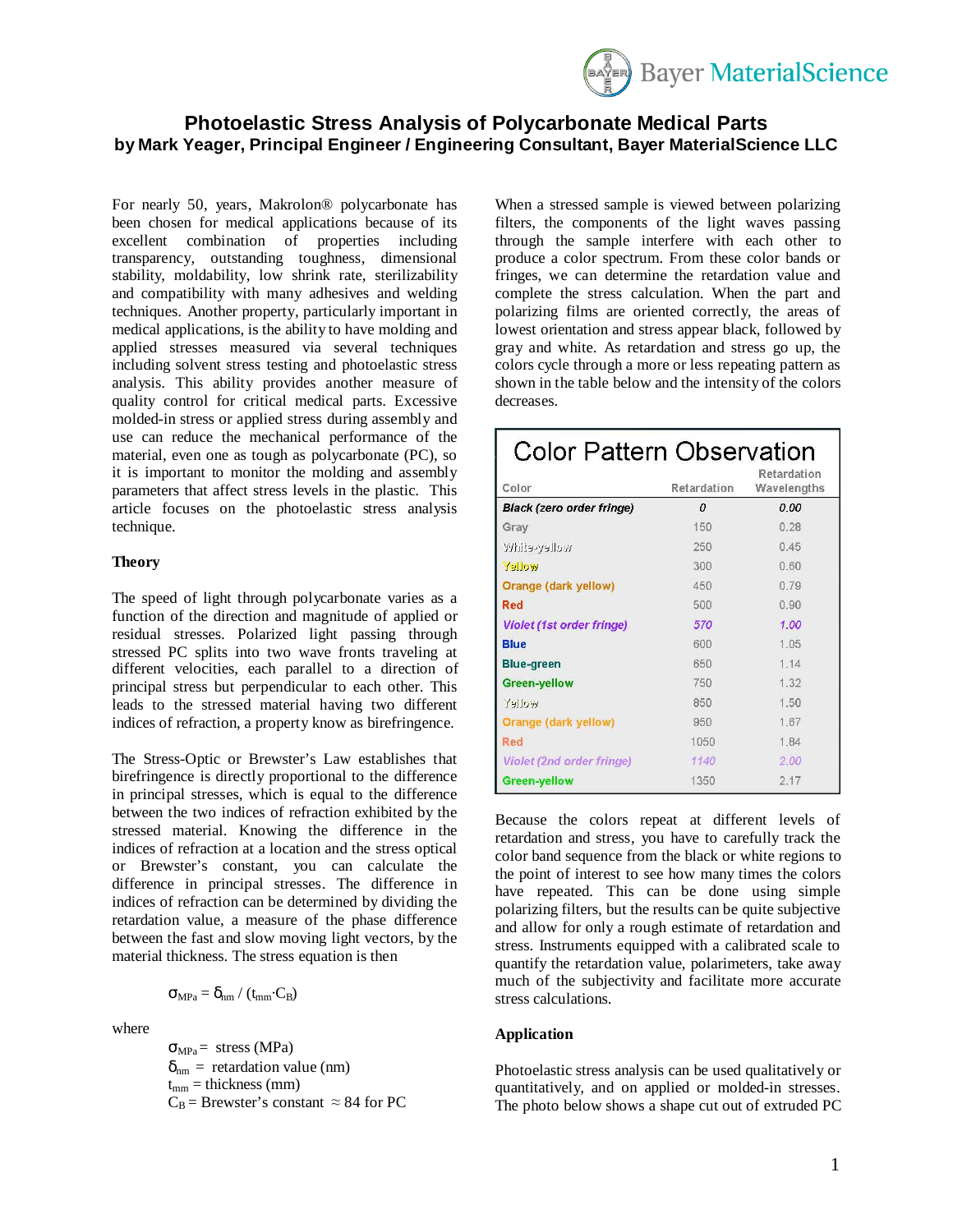

sheet. A spacer was inserted to spread the two vertical legs, and the resulting fringe pattern was viewed between a pair of polarizing filters. Before the stresses were applied, no fringe pattern appeared on the sample. The fringe pattern, due entirely to the applied deformation, provides a wealth of information about the stress distribution.



The fringes near the inner edge of the sample represent tensile stresses. Those near the outside edge reflect the compressive stresses. The orientation of the stresses is obvious in this example based on how the sample is deformed. When it is not so apparent, there are methods to determine if a fringe represents a tensile or compressive stress. The tensile and compressive stresses cross over at the black fringe at the center of each leg. By tracking the fringe sequence from the black band to the highest fringe near the part edge or corner, we can estimate the retardation and calculate the stress level.

This sample was created specifically to show the benefit of rounding inside corners and tapering the thickness or width of features that will flex in use. Deflecting the right leg outwards concentrates the stresses near the inside corner at the top of the leg. This is reflected in the many fringes that appear along the dashed white arrow. The rounded, tapered left leg does a much better job of distributing the stresses.

Qualitative evaluation of molding stresses can be performed in a similar way. The photo below shows identical test plaques molded at different processing conditions. Tracking the fringes from the black band at the bottom to the highest fringe near the gate at the top, we count fewer fringes and see a lower overall fringe

level in the part on the left. From this, we can infer lower residual molding stresses in the left plaque.



If the difference in fringe patterns can be correlated to a difference in a key part performance parameter, then this simple, non-destructive test can be used as a quality control at the molding press. Pictures of acceptable and unacceptable fringe patterns can be displayed at the press. After the parts fully cool, they can be viewed between polarizing films for a quick evaluation of molding stresses.



Accurate quantitative stress measurements require a polarimeter. The photo above shows a test sample in a polarimeter equipped with both a rotation analyzer, the apparatus with the circular scale, and a compensator mounted horizontally with the counter on the right and the small viewing window centered on the point of interest on the sample. Without the compensator, the rotation analyzer can be rotated to determine the fractional fringe order for calculation of the retardation.